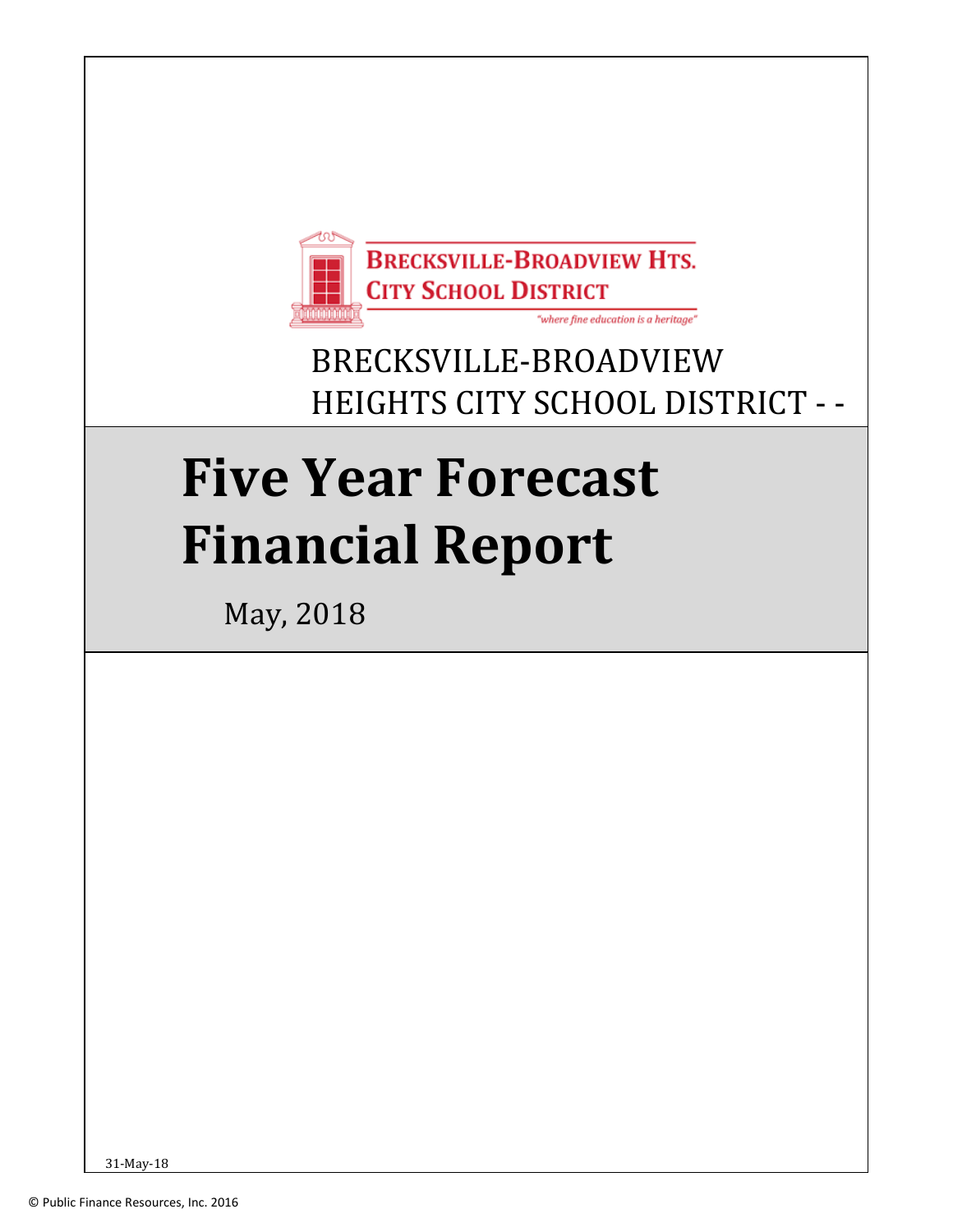PAGE #

# **Table of Contents**

| <b>Table of Contents</b>                   | 2  |
|--------------------------------------------|----|
| <b>Executive Summary</b>                   | 3  |
| <b>Revenue Overview</b>                    | 4  |
| 1.010 - General Property Tax (Real Estate) | 5  |
| 1.020 - Public Utility Personal Property   | 6  |
| 1.035 - Unrestricted Grants-in-Aid         | 7  |
| 1.040 & 1.045 - Restricted Grants-in-Aid   | 8  |
| 1.050 - Property Tax Allocation            | 9  |
| 1.060 - All Other Operating Revenues       | 10 |
| 2.070 - Total Other Financing Sources      | 11 |
| <b>Expenditures Overview</b>               | 12 |
| 3.010 - Personnel Services                 | 13 |
| 3.020 - Employee Benefits                  | 14 |
| 3.030 - Purchased Services                 | 15 |
| 3.040 - Supplies and Materials             | 16 |
| 3.050 - Capital Outlay                     | 17 |
| 3.060 - 4.060 - Intergovernmental & Debt   | 18 |
| 4.300 - Other Objects                      | 19 |
| 5.040 - Total Other Financing Uses         | 20 |
| <b>Forecast Compare</b>                    | 21 |
| <b>Five Year Forecast</b>                  | 22 |

# **Forecast Purpose/Objectives**

Ohio Department of Education's purposes/objectives for the five-year forecast are:

- 1. To engage the local board of education and the community in the long range planning and discussions of financial issues facing the school district.
- 2. To serve as a basis for determining the school district's ability to sign the certificate required by O.R.C. §5705.412, commonly known as the "412 certificate."
- 3. To provide a method for the Department of Education and Auditor of State to identify school districts with potential financial problems.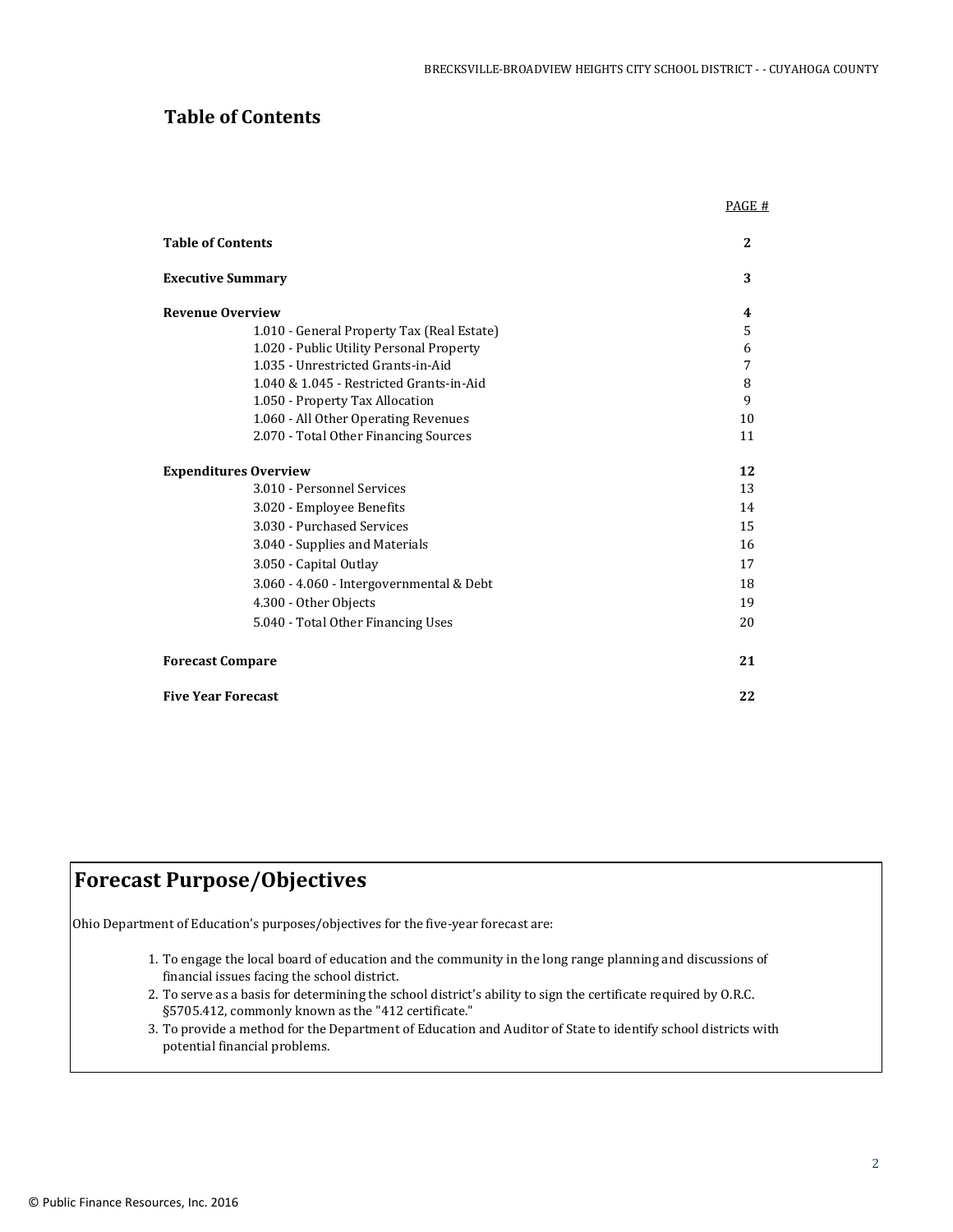# May, 2018 **Executive Summary BRECKSVILLE-BROADVIEW HEIGHTS CITY SCHOOL DISTRICT - - CUYAHOGA COUNTY**

|  | Five Year Forecast - Simplified Statement | <b>Fiscal Year</b><br>2018 | <b>Fiscal Year</b><br>2019 | <b>Fiscal Year</b><br>2020 | <b>Fiscal Year</b><br>2021 | <b>Fiscal Year</b><br>2022 |
|--|-------------------------------------------|----------------------------|----------------------------|----------------------------|----------------------------|----------------------------|
|  | <b>Beginning Balance</b>                  | 11,855,897                 | 15,030,214                 | 15,953,999                 | 16,614,245                 | 15,877,103                 |
|  | + Revenue                                 | 50,304,919                 | 49,805,690                 | 51,412,408                 | 51,693,837                 | 51,902,697                 |
|  | + Proposed Renew/Replacement Levies       |                            |                            |                            |                            |                            |
|  | + Proposed New Levies                     |                            |                            |                            |                            |                            |
|  | - Expenditures                            | (47, 130, 601)             | (48, 881, 905)             | (50, 752, 162)             | (52, 430, 979)             | (53,968,293)               |
|  | = Revenue Surplus or Deficit              | 3,174,317                  | 923,785                    | 660,245                    | (737, 142)                 | (2,065,596)                |
|  | <b>Ending Balance</b>                     | 15,030,214                 | 15,953,999                 | 16,614,245                 | 15,877,103                 | 13,811,507                 |
|  |                                           |                            |                            |                            |                            |                            |
|  | Revenue Surplus or Deficit w/o Levies     | 3,174,317                  | 923,785                    | 660,245                    | (737, 142)                 | (2,065,596)                |
|  | Ending Balance w/o Levies                 | 15,030,214                 | 15,953,999                 | 16,614,245                 | 15,877,103                 | 13,811,507                 |

Summary:

The overall long-term forecast has improved modestly since the October forecast. The revenue outlook has gotten a bit better and the expenditure forecast are somewhat lower. Deficit spending, which was anticipated to begin in FY 2020 in October is not expected to begin until FY 2021 now. Cash balances are expected to peak at just above \$16 million and remain above 20 percent of total budget through the forecast period.

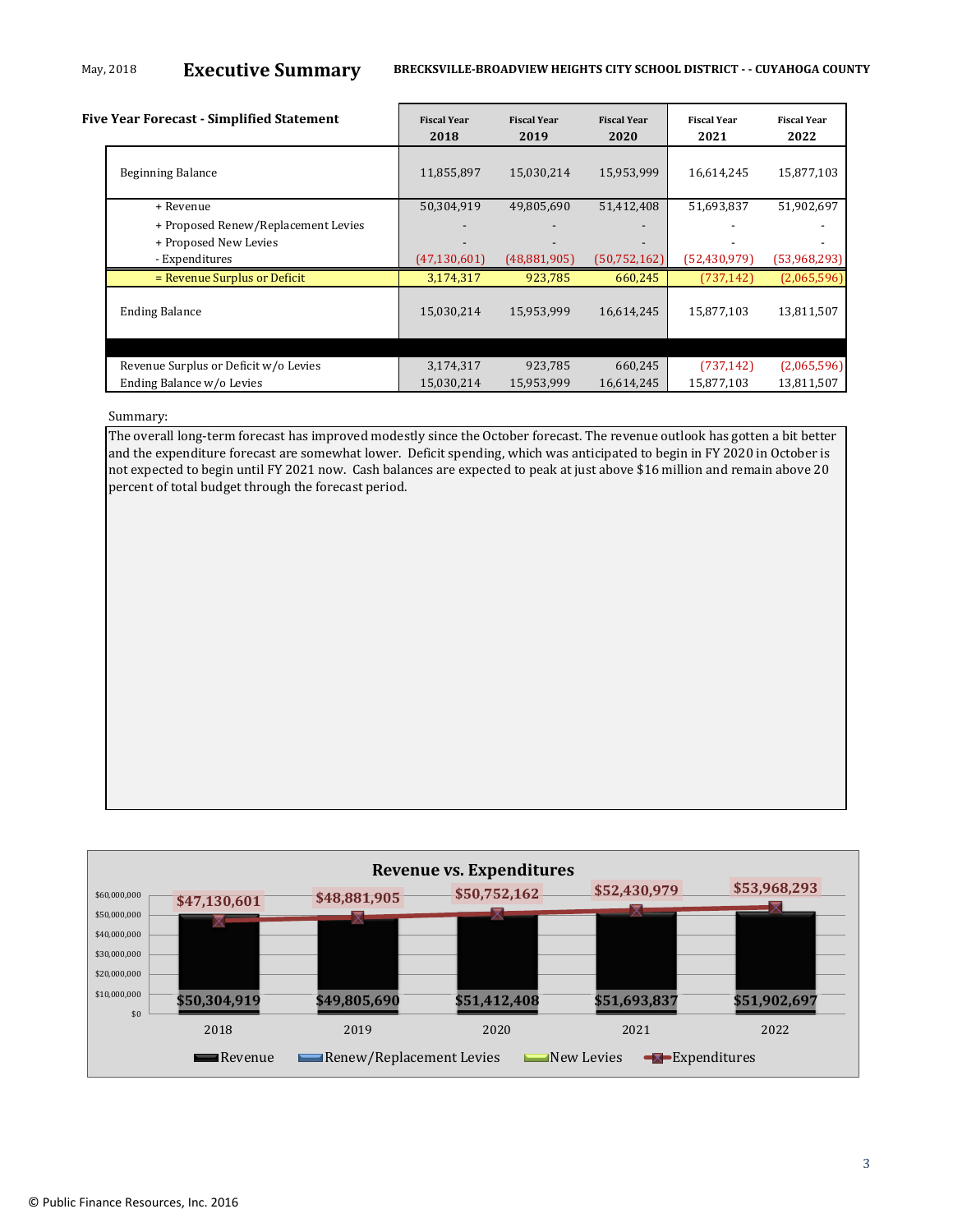# **Revenue Overview**

|                              | Prev. 5-Year |                    |                    | <b>PROJECTED</b>   |                    |                    | 5-Year      |
|------------------------------|--------------|--------------------|--------------------|--------------------|--------------------|--------------------|-------------|
|                              | Avg. Annual  | <b>Fiscal Year</b> | <b>Fiscal Year</b> | <b>Fiscal Year</b> | <b>Fiscal Year</b> | <b>Fiscal Year</b> | Avg. Annual |
|                              | Change       | 2018               | 2019               | 2020               | 2021               | 2022               | Change      |
| <b>Revenue:</b>              |              |                    |                    |                    |                    |                    |             |
| 1.010-Real Estate            | 0.32%        | 14.85%             | $-1.13%$           | 5.14%              | 0.47%              | 0.64%              | 3.99%       |
| 1.020-Public Utility         | 4.64%        | 9.28%              | 5.72%              | 2.50%              | 2.50%              | 2.50%              | 4.50%       |
| 1.030-Income Tax             | n/a          | $0.00\%$           | $0.00\%$           | $0.00\%$           | $0.00\%$           | $0.00\%$           | $0.00\%$    |
| 1.035-State Funding          | 0.80%        | 0.13%              | $-0.30\%$          | $-2.75%$           | 0.02%              | $-2.72%$           | $-1.12%$    |
| 1.040-Restricted Aid         | 967.65%      | $-2.15%$           | $-0.66\%$          | $-0.06%$           | 0.01%              | $-0.02%$           | $-0.58%$    |
| 1.045-Restr Federal SFSF     | n/a          | $0.00\%$           | $0.00\%$           | $0.00\%$           | $0.00\%$           | $0.00\%$           | $0.00\%$    |
| 1.050-Property Tax Alloc     | $-4.13%$     | $-18.63%$          | $-5.17\%$          | 0.47%              | 0.35%              | 0.57%              | $-4.48\%$   |
| 1.060-All Other Operating    | 9.24%        | $-16.15%$          | 1.20%              | 1.08%              | 1.74%              | 1.24%              | $-2.18%$    |
| 1.070-Total Revenue          | 0.12%        | 7.70%              | $-1.02\%$          | 3.63%              | $0.55\%$           | 0.40%              | 2.25%       |
| 2.070-Total Other Sources    | $-18.32%$    | 209.79%            | 4.81%              | $-82.95\%$         | $0.00\%$           | $0.00\%$           | 26.33%      |
| 2.080-Total Rev & Other Srcs | $-0.03%$     | 8.02%              | $-0.99\%$          | 3.23%              | $0.55\%$           | 0.40%              | 2.24%       |

Over the past five years, revenues in the district essentially remained flat. Minimal increases in property taxes and state aid were offset by the elimination of the tangible personal property tax reimbursements by the state. Going forward, revenues are expected to grow by 2.25 percent annually, primarily driven by the new operating levy passed during 2017. For state aid, the district is expecting to be on a funding guarantee the next four years. The forecast is showing a drop in state aid two of the four years because of concerns that the guarantee could be phased-down in future years by the state.

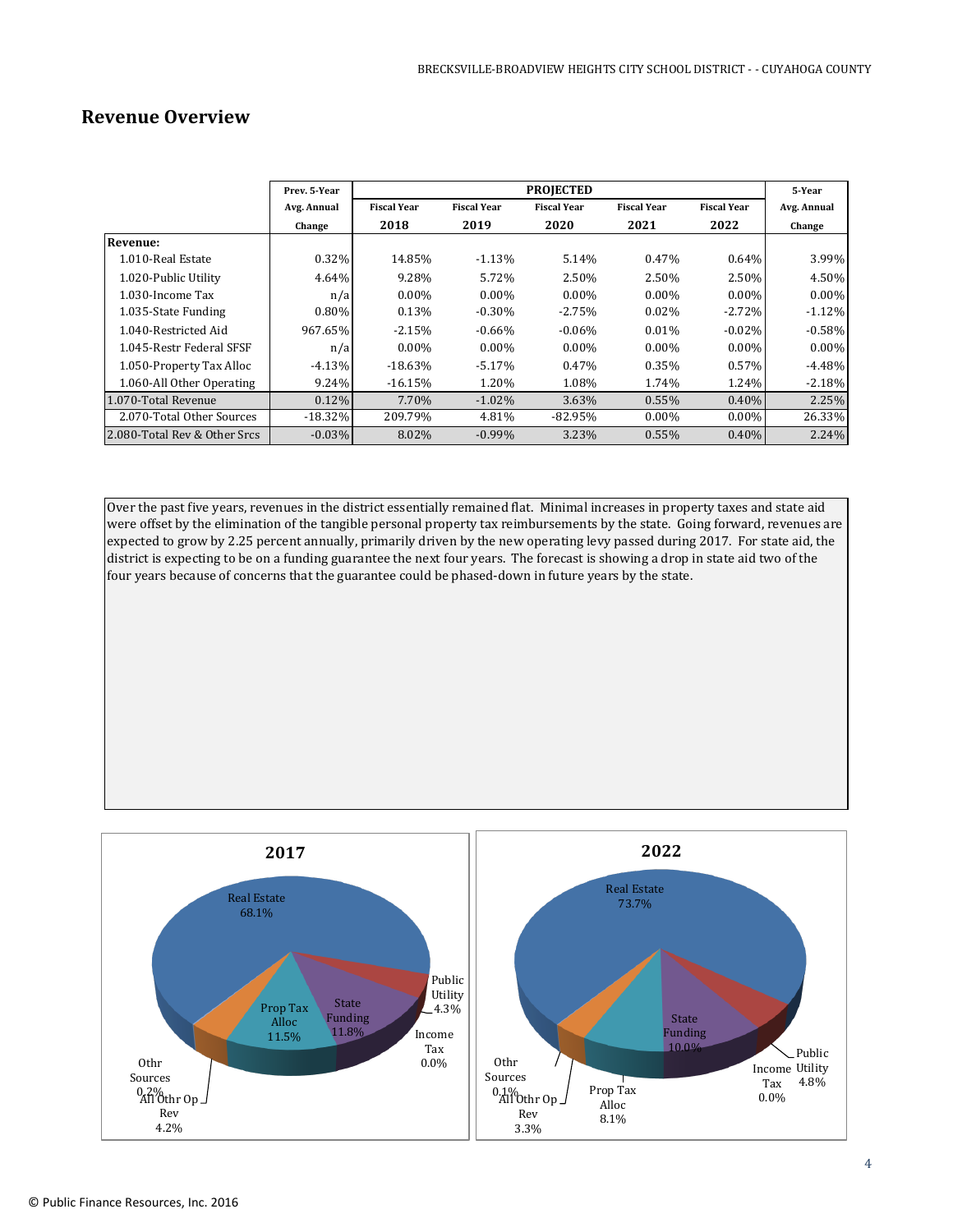# **1.010 - General Property Tax (Real Estate)**

Revenue collected from taxes levied by a school district by the assessed valuation of real property using effective tax rates for class I (residential/agricultural) and class II (business).



Real estate taxes make up 68 percent of the total operating budget of the Brecksville-Broadview Heights City School District. In FYs 2018 and 2019, the district is being impacted by two significant events. Because of the federal income tax deduction changes beginning in 2018, there is evidence that a significant number of district residents pre-paid their entire 2018 property taxes prior to January 1, 2018. This has led to a shift of about \$1.4 million of revenue from FY 2019 into FY 2018. There is no net long-term impact of this change in payment behavior.

The second significant event is the upcoming 2018 property reappraisal in Cuyahoga County. Based on data from Sales Ratios from the state, we are expecting residential property values to grow by 3-5 percent in the district.

| <b>DISTRICT SALES RATIO DATA</b>                     |                            |      |      |          |           |                    |  |
|------------------------------------------------------|----------------------------|------|------|----------|-----------|--------------------|--|
| Median                                               |                            |      |      |          |           |                    |  |
| <b>Jurisdiction</b><br>Number Median Sales Market to |                            |      |      |          |           |                    |  |
| County                                               | <b>Jurisdiction Name</b>   | Type | Year | of Sales | Price     | <b>Price Ratio</b> |  |
| <b>CUYAHOGA</b>                                      | <b>BRECKSVILLE</b>         | City | 2017 | 187      | \$230,000 | 89.0%              |  |
|                                                      | CUYAHOGA BROADVIEW HEIGHTS | City | 2017 | 247      | \$225,000 | 87.6%              |  |

The table above shows the most recent ratios for the cities in the district. The Department of Taxation will want these ratios to be 92-94 percent coming out of the reappraisal, yielding the 3-5 percent increase. The current forecast uses the lower three percent growth amount.



*\*Projected % trends include renewal levies*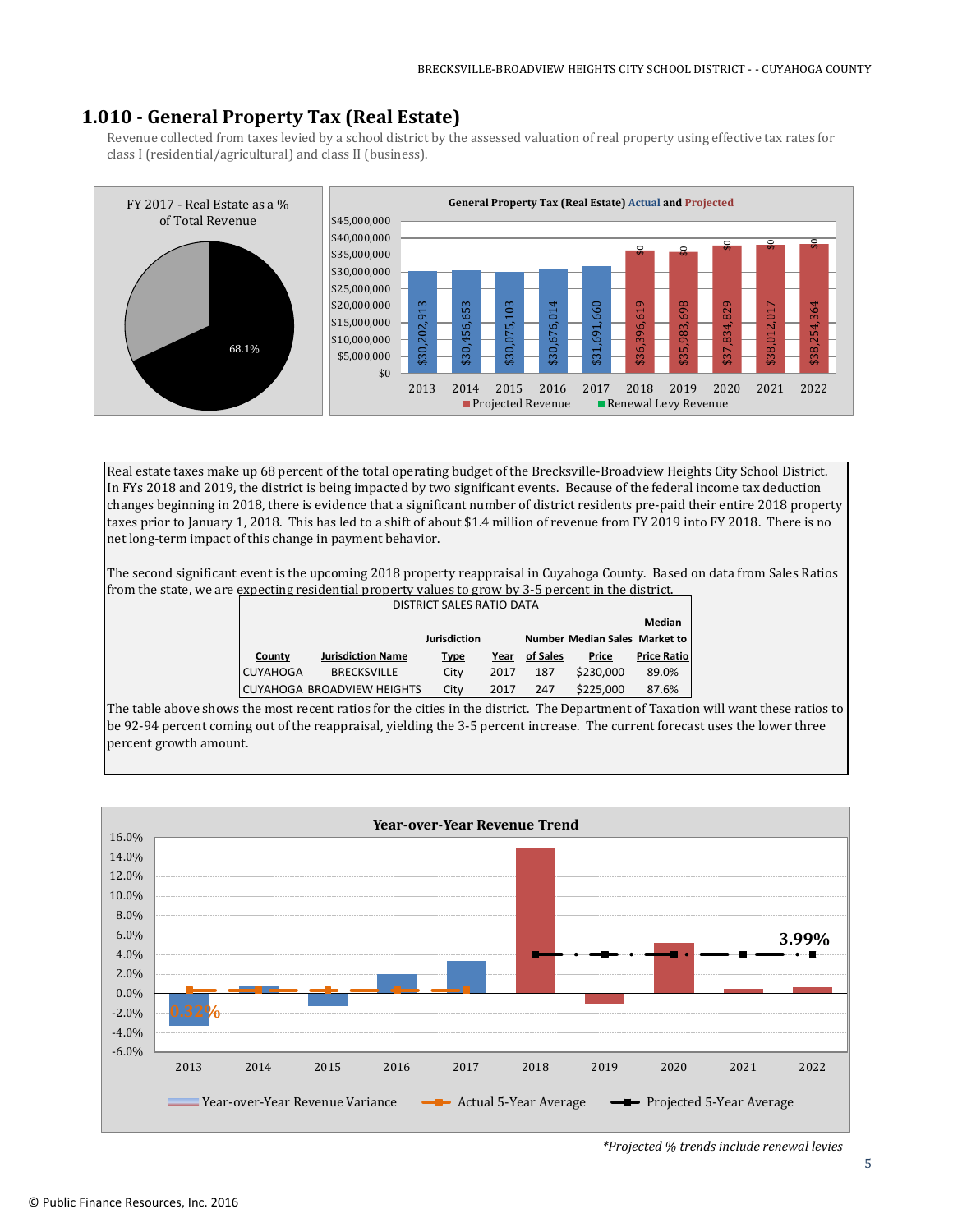# **1.020 - Public Utility Personal Property**

Revenue generated from public utility personal property valuations multiplied by the district's full voted tax rate.



Public Utility Property taxes are a small percentage of the total revenue of the district. Over the past five years, these revenues have grown at an average annual rate of three percent. Over the remainder of the forecast period, they are expected to grow at an annual rate of 2.5 percent.



*\*Projected % trends include renewal levies*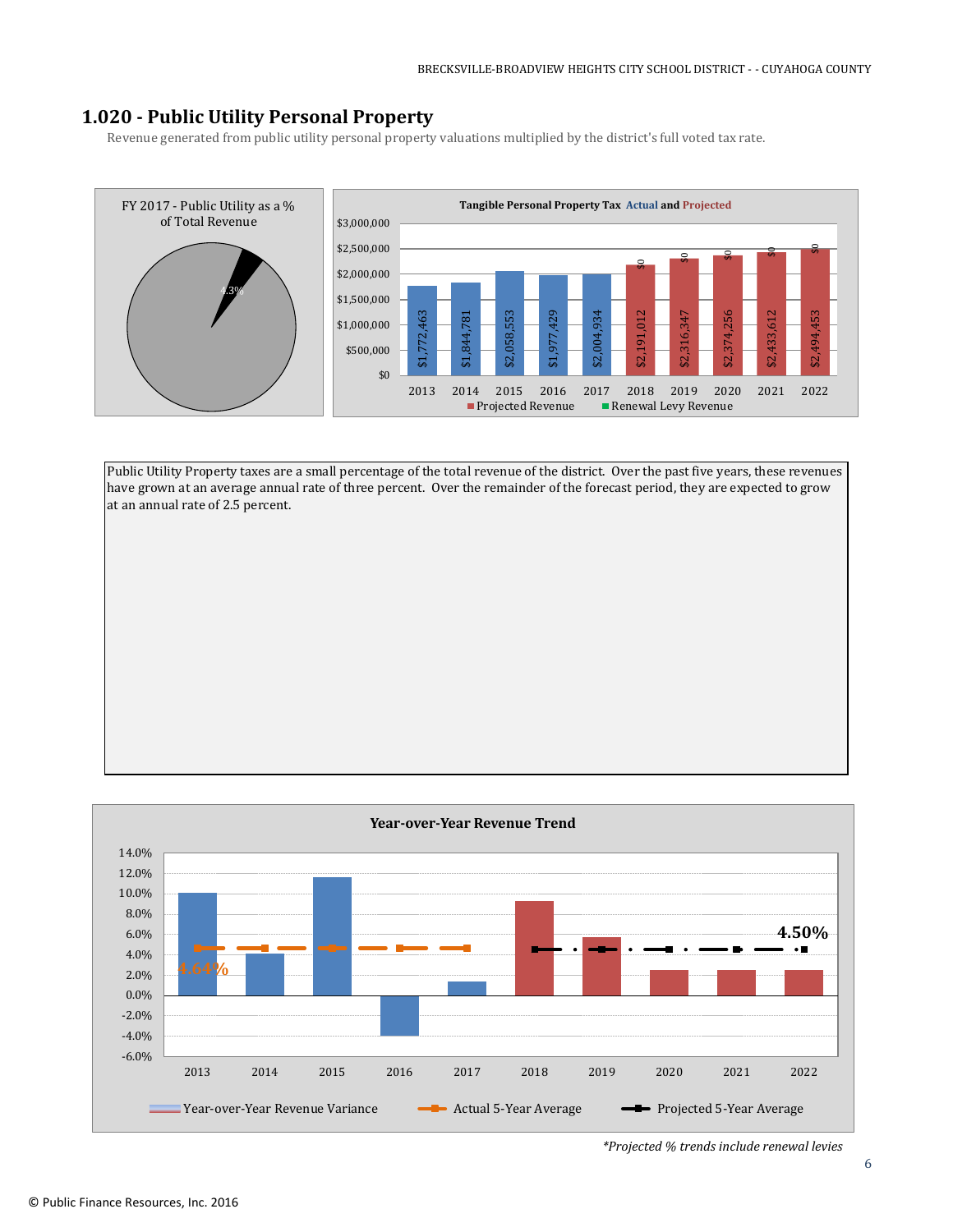# **1.035 - Unrestricted Grants-in-Aid**

Funds received through the State Foundation Program with no restriction.



Unrestricted state aid accounts for about 11 percent of total operating revenue. Under the state aid formula as it currently exists, BBH is significantly on guaranteed funding. Being on a guarantee means that the funding formula calculates that the district should get less money than it actually receives. The current guarantee allows the district to get no less in revenue from the state than it did in the prior fiscal year.

Of the current \$4.7 million the district receives from the state, about \$2.2 million is because of the guarantee. To get off the guarantee, the district would need to become "poorer" in the eyes of the state funding formula, either by losing valuation or gaining pupils. As discussed in the property valuation section, we anticipate the district seeing increased property values. In order to have enough additional students to come off the guarantee, enrollment would have to more than double.

Going forward, only two things could impact the district's aid from the state. One would be if the state did not guarantee 100 percent of the prior year funding. Because this is possible, the forecast assumes that in both 2020 and 2022, funding is only guaranteed to 97 percent of the prior year. The other possibility is a minimum funding level that is no lower than what private schools get per pupil in auxiliary funding. This would require a change in state law that is not anticipated here, but is being discussed at the state level. Such a change could have a significant impact on district funding.

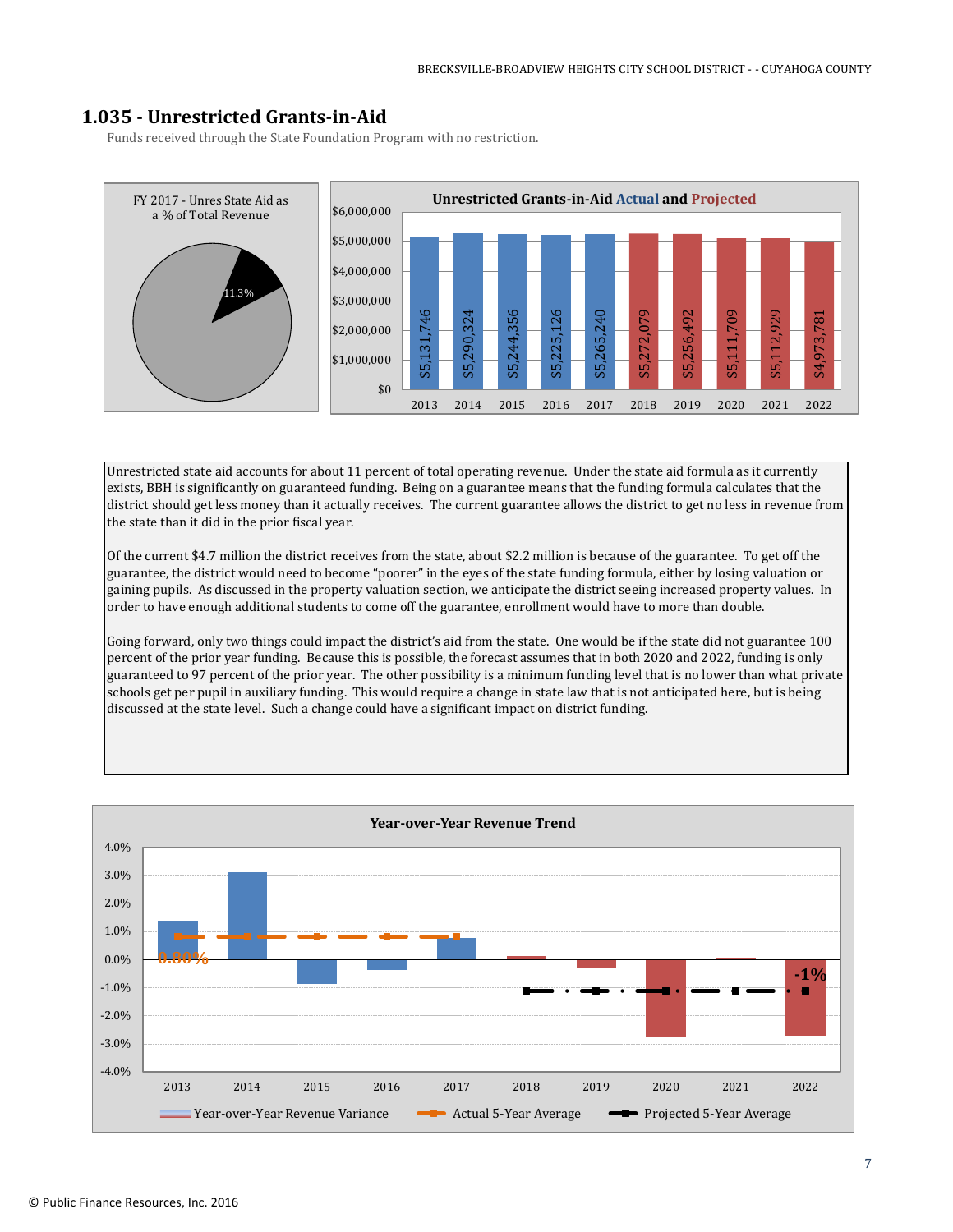# **1.040 & 1.045 - Restricted Grants-in-Aid**

Funds received through the State Foundation Program or other allocations that are restricted for specific purposes.



Virtually all of the money in restricted state aid is from reimbursements to the district for catastrophic special education costs from the prior year. The payments are for district actual costs for any student that are above threshold amounts based upon disability. Historically, the district is reimbursed for 35-40 percent of the costs above the threshold amounts.

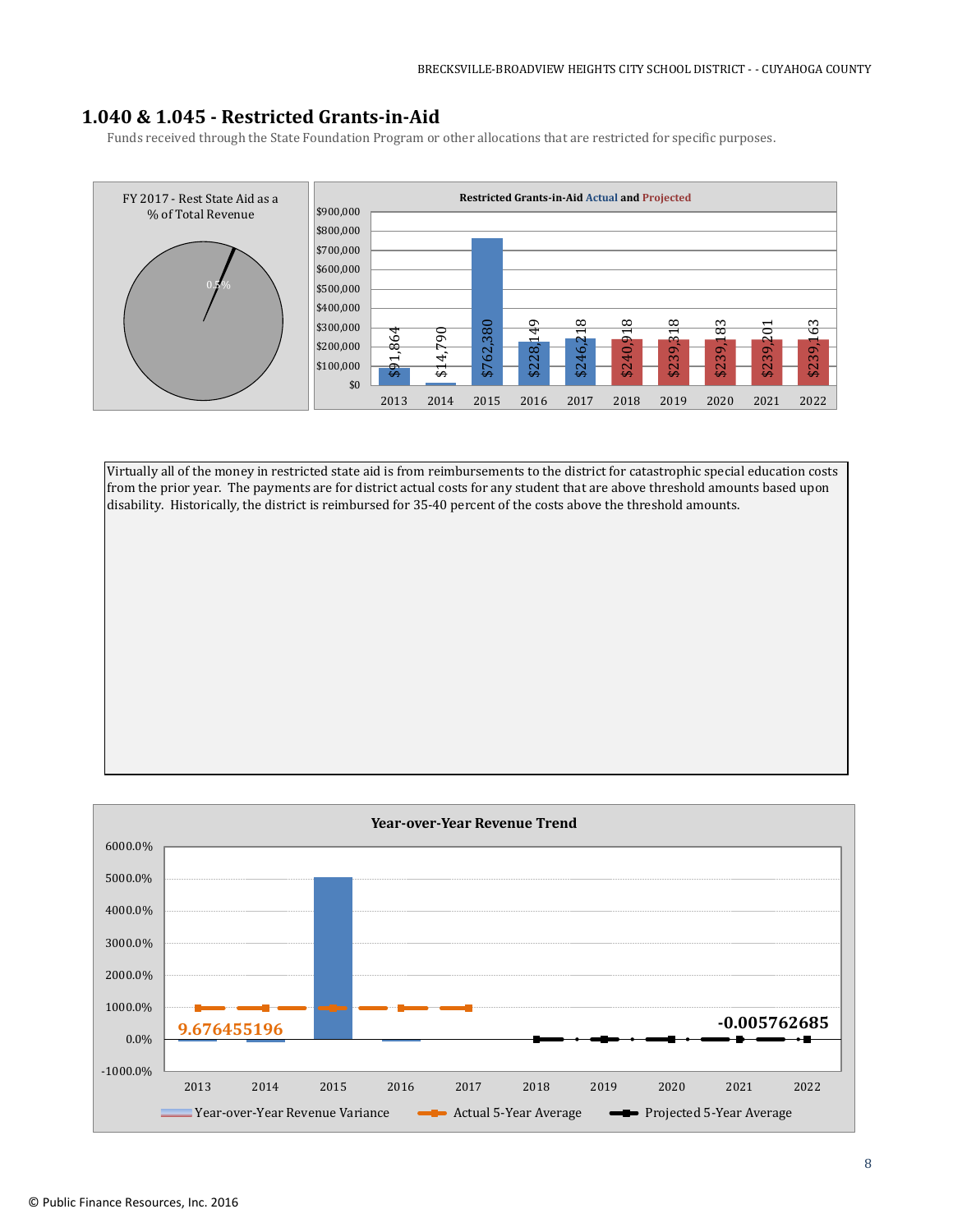# **1.050 - Property Tax Allocation**

Includes funds received for Tangible Personal Property Tax Reimbursement, Electric Deregulation, Homestead and Rollback.



Historically, the district received money from the state both for real property rollbacks and homestead exemption costs and for reimbursements related to the elimination of the tangible personal property tax (TPP) that began in 2006. In FY 2016, the district received about \$1.7million in TPP reimbursements. Those reimbursements ended after 2016. However, for 2017, special provisions were put into law that protected districts that year if they were also on the state funding guarantee. The special provision ended for 2018, resulting in about a \$1 million drop in reimbursements from the state in 2018 and another \$300,000 in 2019 because of timing of the special payments.

Going forward, the only revenue the district will receive in this line item us from rollbacks and homestead exemption reimbursements. These will generally grow at the same rate as real property tax collections grow.



*\*Projected % trends include renewal levies*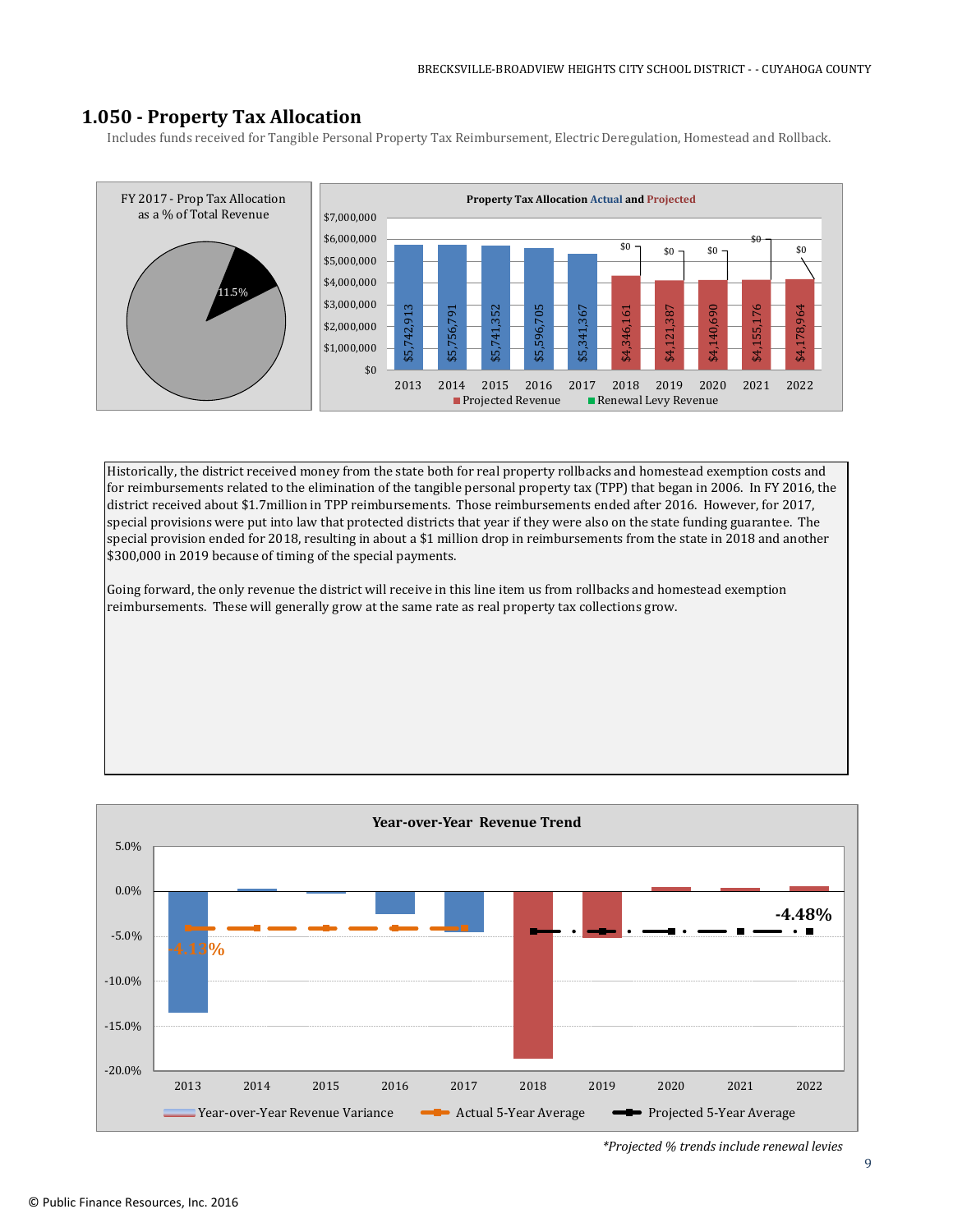# **1.060 - All Other Operating Revenues**

Operating revenue sources not included in other lines; examples include tuition, fees, earnings on investments, rentals, and donations.



Miscellaneous revenue accounts for about four percent of the total revenue of the district. The main components of this revenue are tuition the district receives for students placed in the district who could be educated elsewhere, student fees, interest income, and federal Medicaid reimbursements. The spike in revenue in FY 2017 was because of one-time catch-up payments both from the state for tuition related items and from the feds for Medicaid. Those revenue sources have returned to more normal pattern in 2018, but at a level that is higher than was expected in October. They are expected to grow modestly going forward.

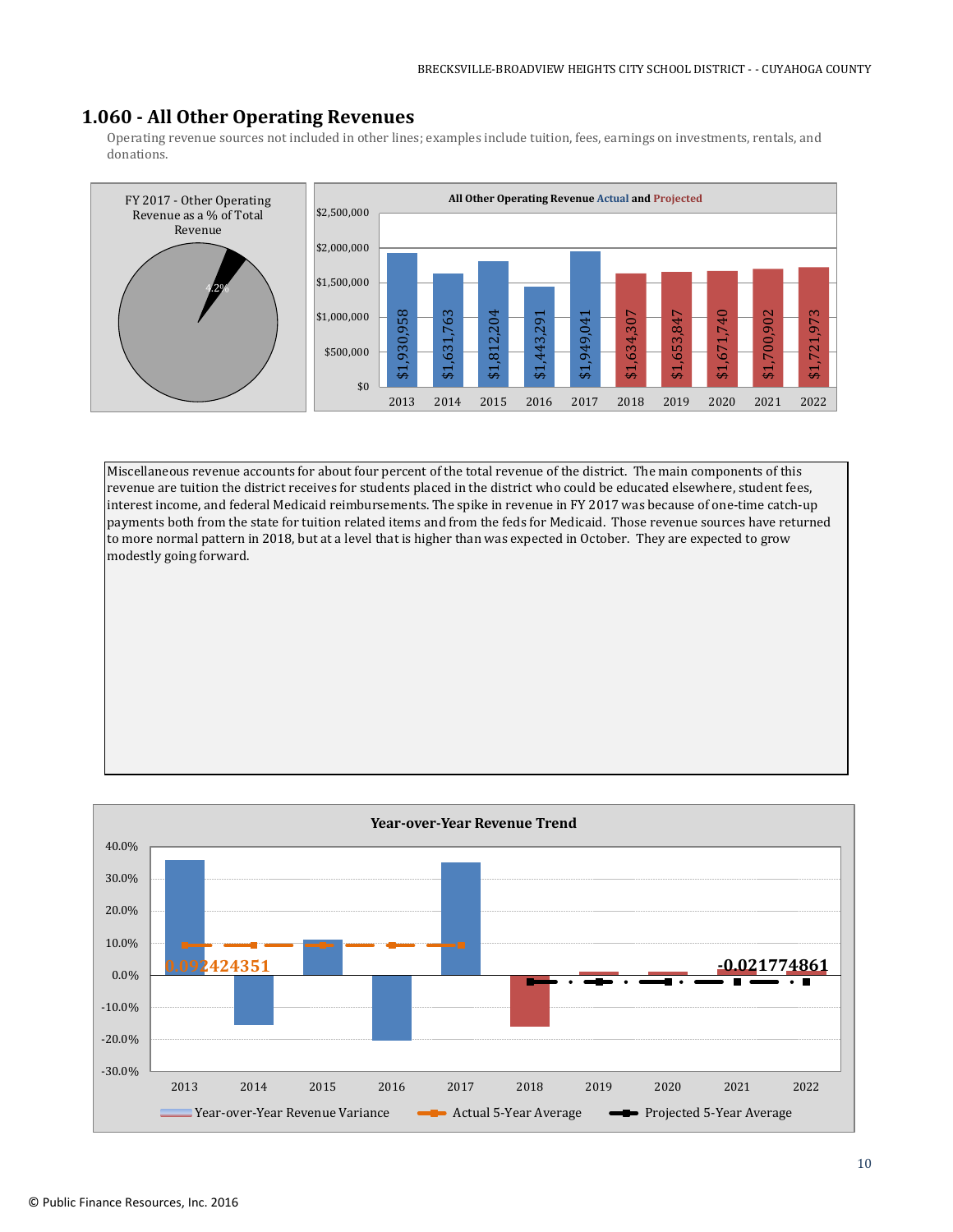# **2.070 - Total Other Financing Sources**

Includes proceeds from sale of notes, state emergency loans and advancements, operating transfers-in, and all other financing sources like sale and loss of assets, and refund of prior year expenditures.



Other financing sources are normally reimbursements to the operating fund for advances made to other funds in the prior year. In FY 2018, the district also received a refund of \$177,600 from the state for a prior year worker's compensation premium payment. The state is again planning in FY 2019 to make a refund of prior year's payments of \$194,600. Another refund is not anticipated in future years.

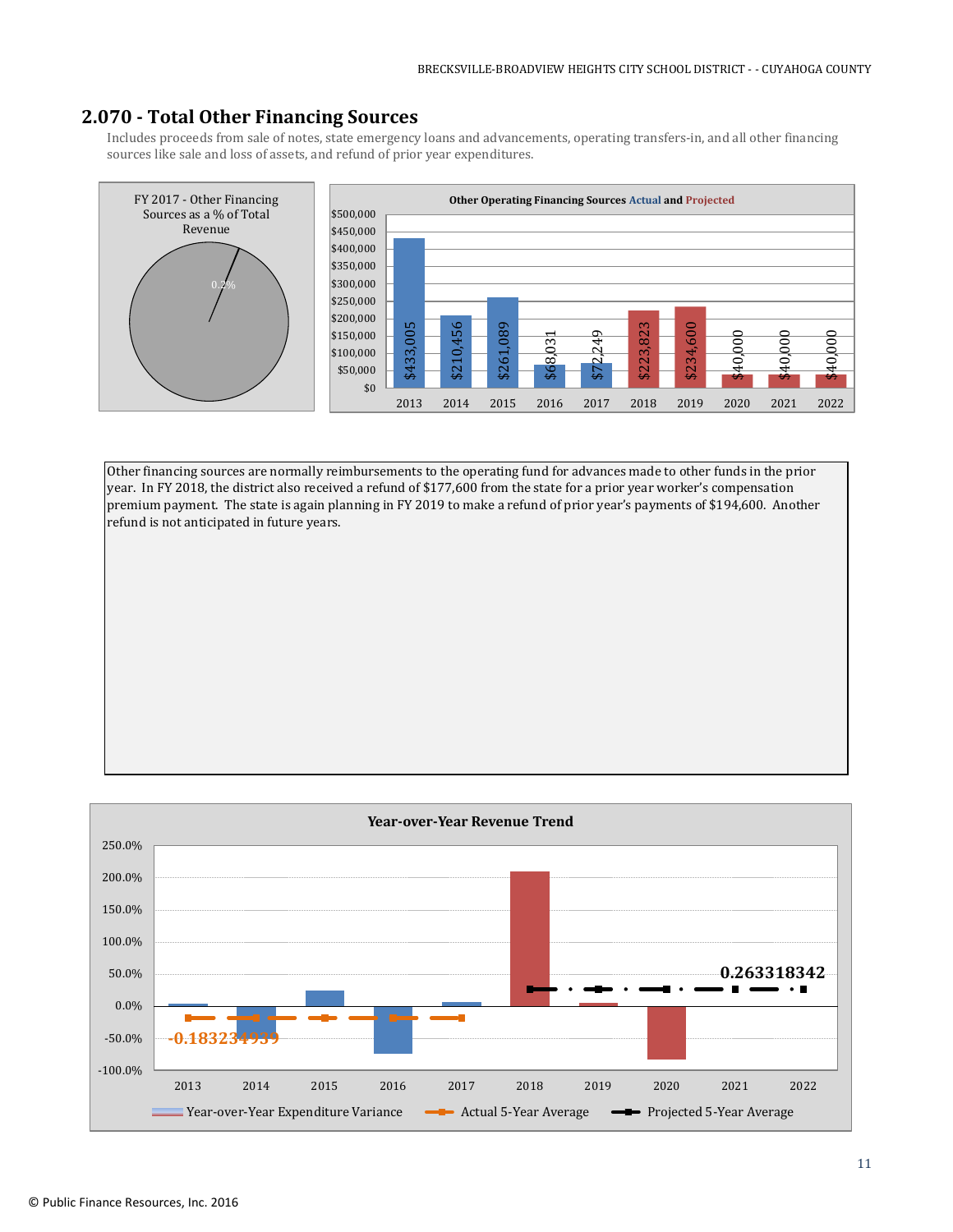# **Expenditures Overview**

|                              | Prev. 5-Year          |                            |                            | <b>PROJECTED</b>           |                            |                            | 5-Year                |
|------------------------------|-----------------------|----------------------------|----------------------------|----------------------------|----------------------------|----------------------------|-----------------------|
|                              | Avg. Annual<br>Change | <b>Fiscal Year</b><br>2018 | <b>Fiscal Year</b><br>2019 | <b>Fiscal Year</b><br>2020 | <b>Fiscal Year</b><br>2021 | <b>Fiscal Year</b><br>2022 | Avg. Annual<br>Change |
| <b>Expenditures:</b>         |                       |                            |                            |                            |                            |                            |                       |
| 3.010-Salaries               | $-0.42%$              | 2.36%                      | 3.49%                      | 3.18%                      | 3.10%                      | 1.88%                      | 2.80%                 |
| 3.020-Benefits               | $-0.19%$              | 5.78%                      | 6.64%                      | 6.77%                      | 6.65%                      | 6.24%                      | 6.42%                 |
| 3.030-Purchased Services     | 0.88%                 | 7.61%                      | 1.03%                      | 1.93%                      | 1.93%                      | 1.93%                      | 2.89%                 |
| 3.040-Supplies & Materials   | $-4.61%$              | 11.71%                     | 2.00%                      | 2.00%                      | 2.00%                      | 2.00%                      | 3.94%                 |
| 3.050-Capital Outlay         | $-14.18%$             | $-21.10%$                  | 1.00%                      | 1.00%                      | 1.00%                      | 1.00%                      | $-3.42%$              |
| 3.060-Intergov               | n/a                   | n/a                        | n/a                        | n/a                        | n/a                        | n/a                        | n/a                   |
| 4.010-4.060-Debt             | n/a                   | n/a                        | n/a                        | n/a                        | n/a                        | n/a                        | n/a                   |
| 4.300-Other Objects          | $-2.74\%$             | 17.40%                     | $-7.13\%$                  | 2.00%                      | 2.00%                      | 2.00%                      | 3.25%                 |
| 4.500-Total Expenditures     | $-0.51\%$             | 3.93%                      | $3.74\%$                   | 3.84%                      | 3.79%                      | 2.94%                      | 3.65%                 |
| 5.040-Total Other Uses       | 8.63%                 | $-0.37\%$                  | 0.91%                      | 1.52%                      | $-65.86%$                  | $0.00\%$                   | $-12.76%$             |
| 5.050-Total Exp & Other Uses | $-0.52%$              | 3.90%                      | 3.72%                      | 3.83%                      | 3.31%                      | 2.93%                      | 3.54%                 |

Over the prior five-year forecast period, expenditures averaged falling by about a half of a percentage point per year. Moving forward, driven primarily by the new labor agreement and escalating health insurance expenses, expenditure growth is expected to average just under four percent per year. Non-personnel expenditures are anticipated to grow at about the same rate as inflation.

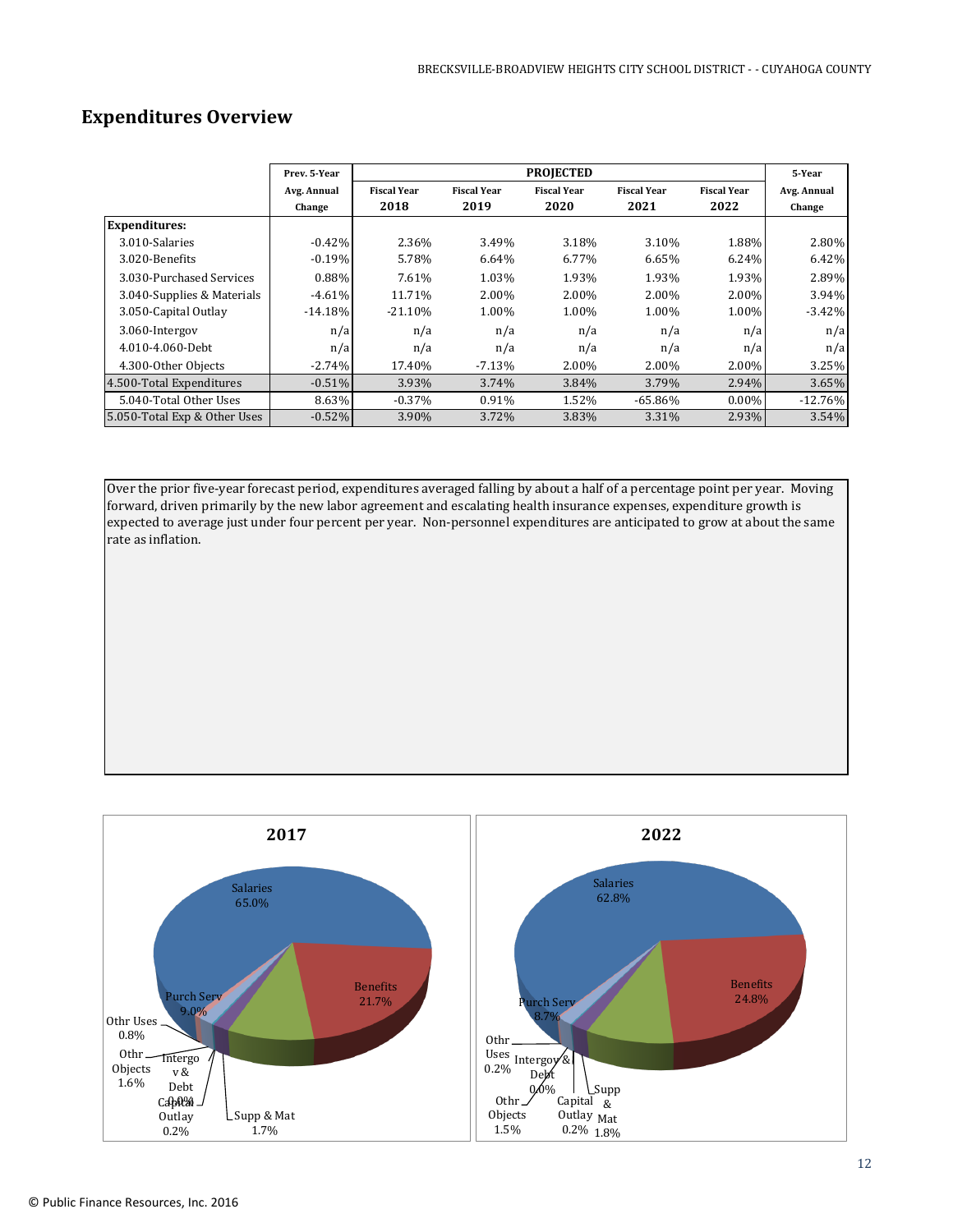# **3.010 - Personnel Services**

Employee salaries and wages, including extended time, severance pay, supplemental contracts, etc.



Based on year-to-date spending, salary expenses have grown at a base rate of 2.5 percent this year, a little bit lower of a rate than had been anticipated in October. The estimated growth rate moving forward is subject to some level of uncertainty because of the employee options allowed under the new collective bargaining agreement. Assumptions are made as to the percentage of certified staff jumping to the new pay schedule for FY 2019 and the rate of growth due to the choices staff make.

We are maintaining our previous FCST assumption of salary growth equal to 3.2% per annum through FY21 with adjustment downward to 2.0% growth in FY22, the year after the current labor agreement expires. There are additional adjustments to aggregate personnel services expense to recognize the potential cost savings of up to four certified retirements per year (@ \$25k each). There is also an annual adjustment of \$60k per annum (FY19-22) to account for staff salary increases from "education credit" achievements. Classified staff pay increases are assumed to be two percent. It is important to note this FCST anticipates 75% of our certifed staff to transition in FY19 to the new Collective Bargaining Agreement, "schedule B", estimating to cost \$650 per staff member. We estimate an additional 20% of the staff to transition in FY20 with remaining 5% in FY21. The October FY19 FCST will likely have more in depth analysis around this process and the effect on our personnel services expense.

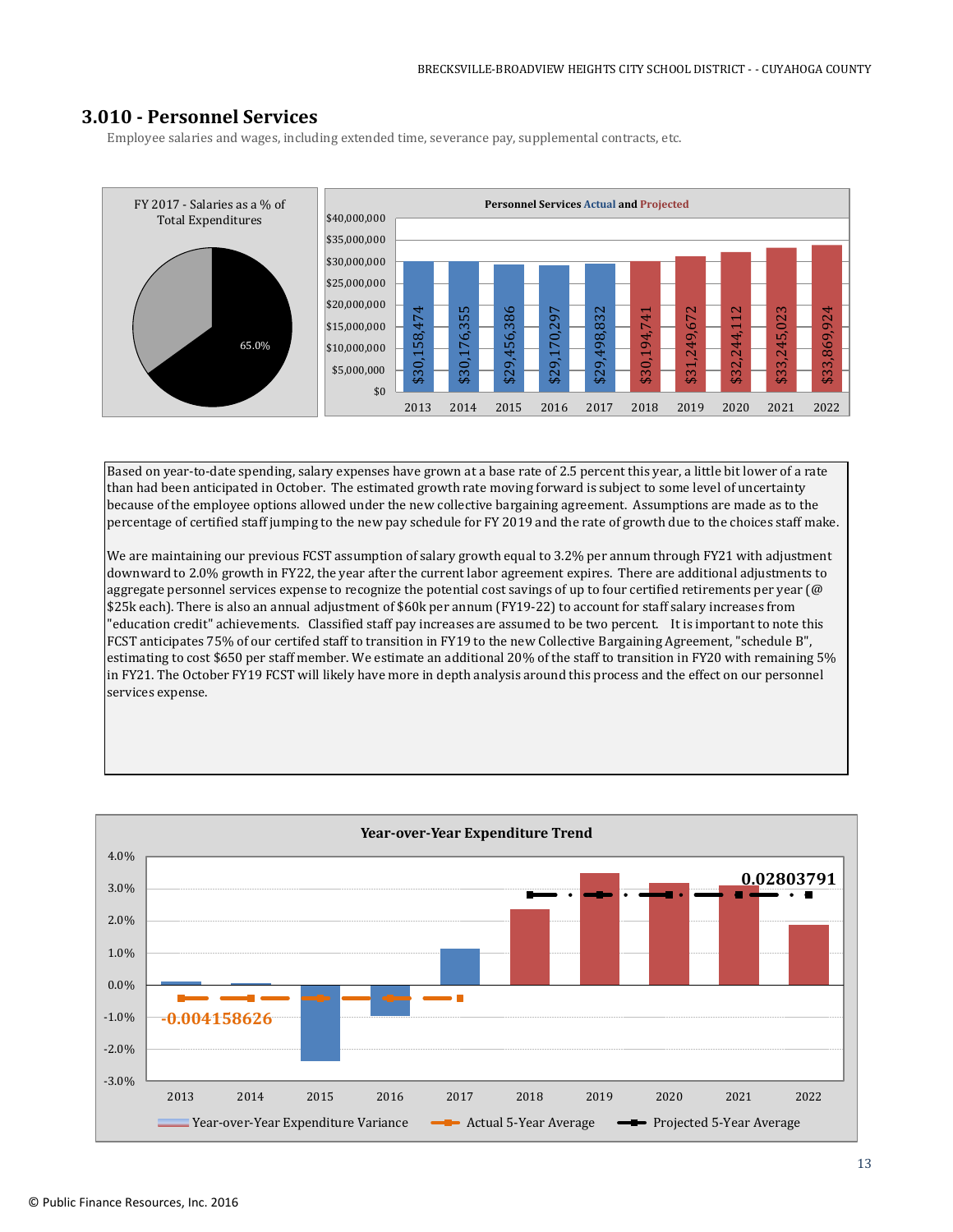# **3.020 - Employees' Benefits**

Retirement for all employees, Workers Compensation, early retirement incentives, Medicare, unemployment, pickup on pickup, and all health-related insurances.



Health insurance premium costs grew by almost 12.5 percent with the October 2017 renewal. In October of 2018, and each year thereafter, rates are assumed to grow by 10 percent annually. Overall, benefit spending is about 1.6 percent below what had been expected in October.

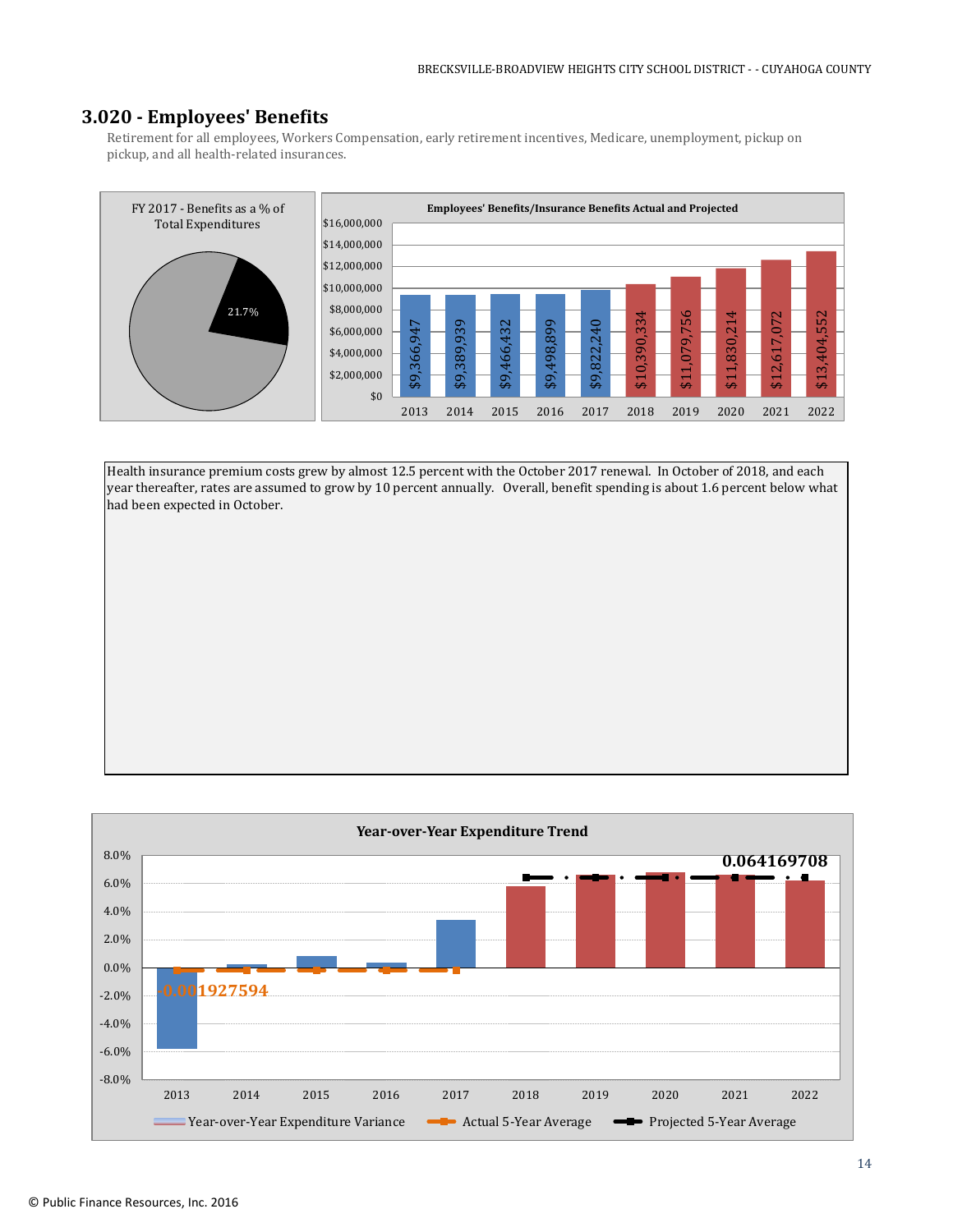# **3.030 - Purchased Services**

Amounts paid for personal services rendered by personnel who are not on the payroll of the school district, and other services which the school district may purchase.



Purchased services are about nine percent of overall spending in the district. The main components of this spending are tuition payments to schools outside the district educating BBH resident students, utilities, and contracted professional services. Spending is expected to grow at about a two percent per year going forward, although 2019 overall growth in expected to be less than one percent because of a drop in payments for electric utilities. FY 2018 includes 13 monthly payments, as most of the June 2017 payment was not made until July. FY 2019 is expected to move back to a normal pattern.

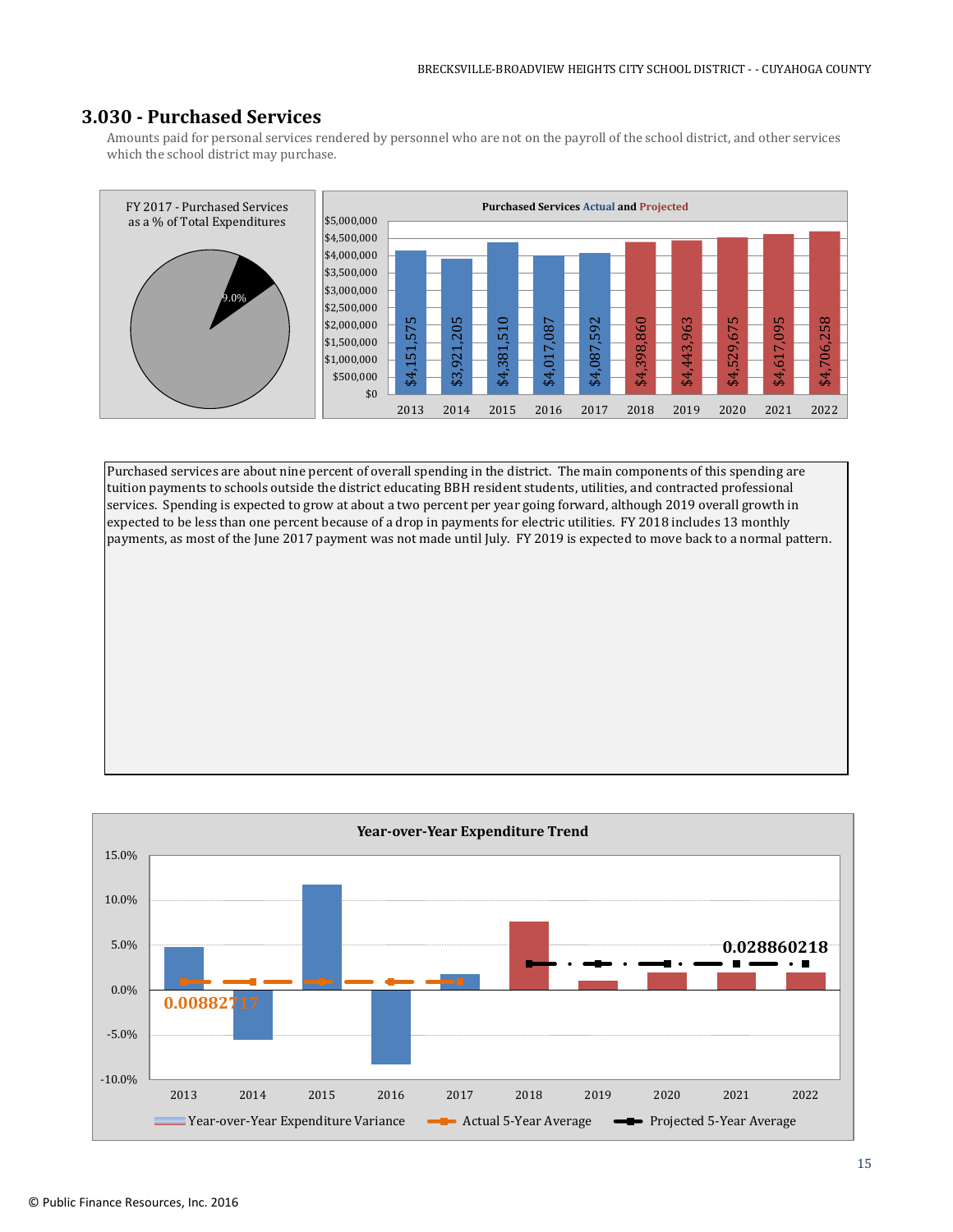# **3.040 - Supplies & Materials**

Expenditures for general supplies, instructional materials including textbooks and media material, bus fuel and tires, and all other maintenance supplies.



Supplies and materials are less than two percent of total district spending. The large jump in spending in 2018 is a return to historic levels following consecutive years of sharp drops. Most of the increases have been in classroom supplies and custodial/maintenance supplies. Going forward, supplies are expected to grow at an average annual rate of two percent.

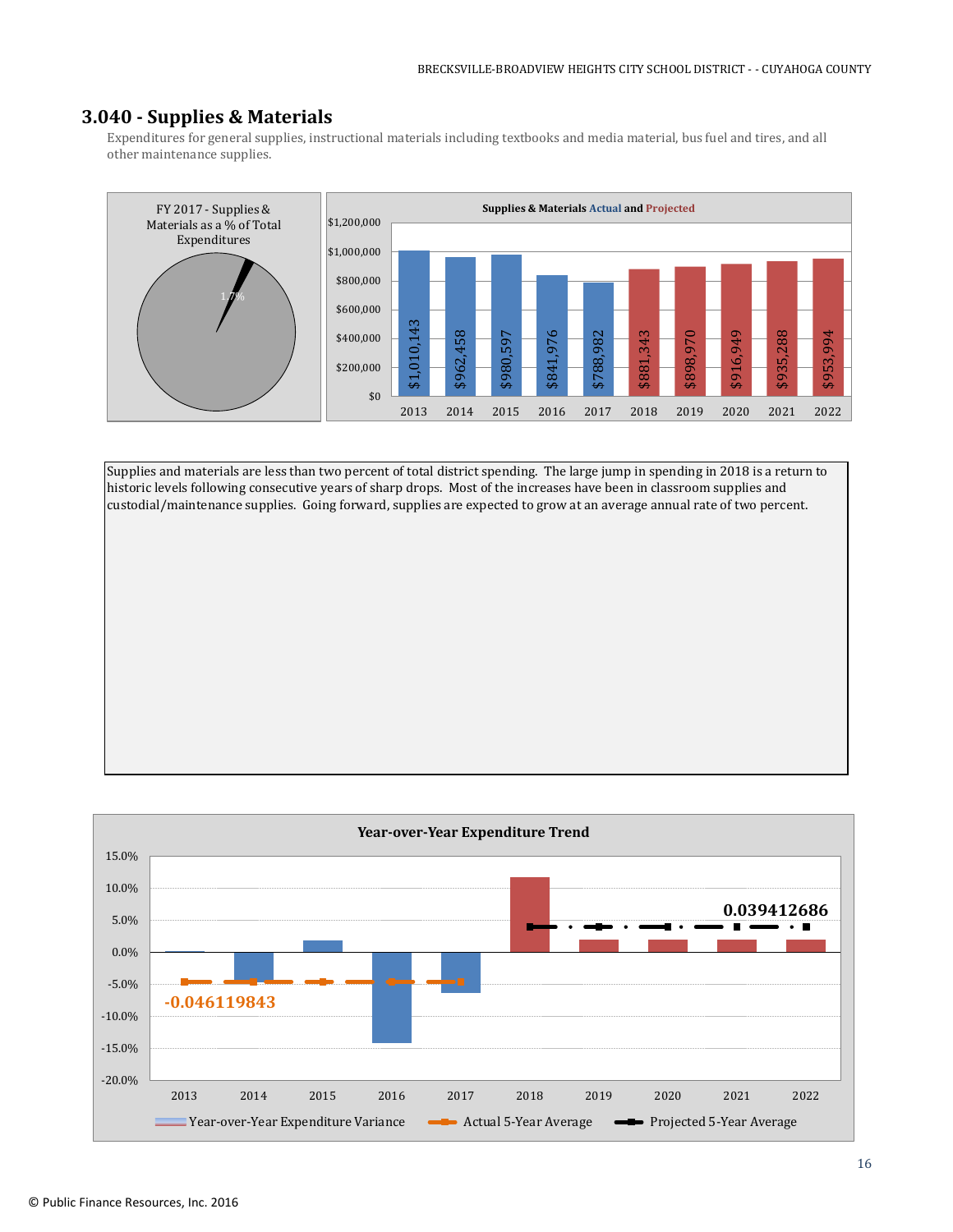# **3.050 - Capital Outlay**

This line includes expenditures for items having at least a five-year life expectancy, such as land, buildings, improvements of grounds, equipment, computers/technology, furnishings, and buses.



Capital expenses from the operating budget are less than \$100,000 annually. This spending is on miscellaneous equipment purchases. Most capital expenditures in the district are made from the permanent improvement fund.

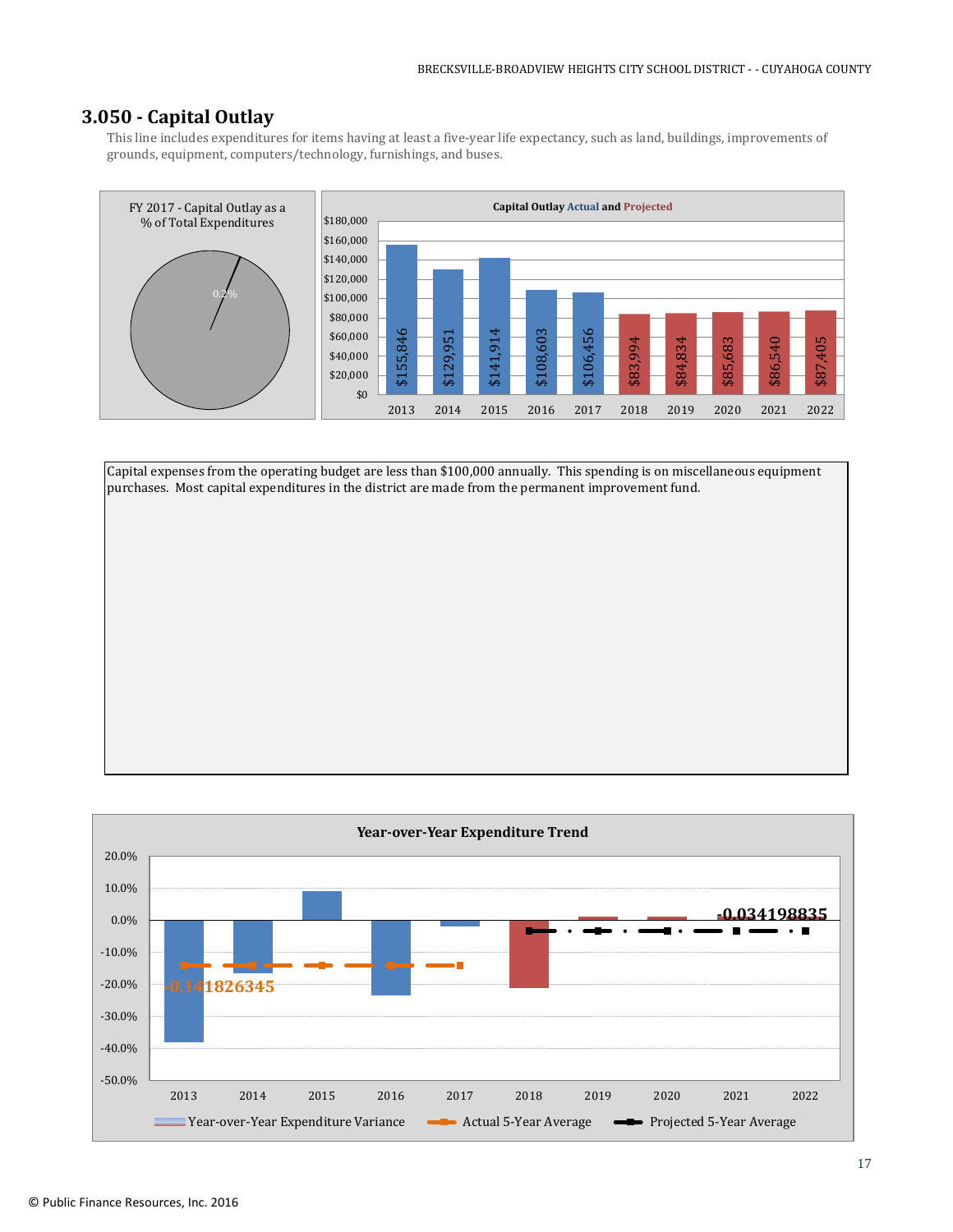# **3.060-4.060 - Intergovernmental & Debt**

These lines account for pass through payments, as well as monies received by a district on behalf of another governmental entity, plus principal and interest payments for general fund borrowing.





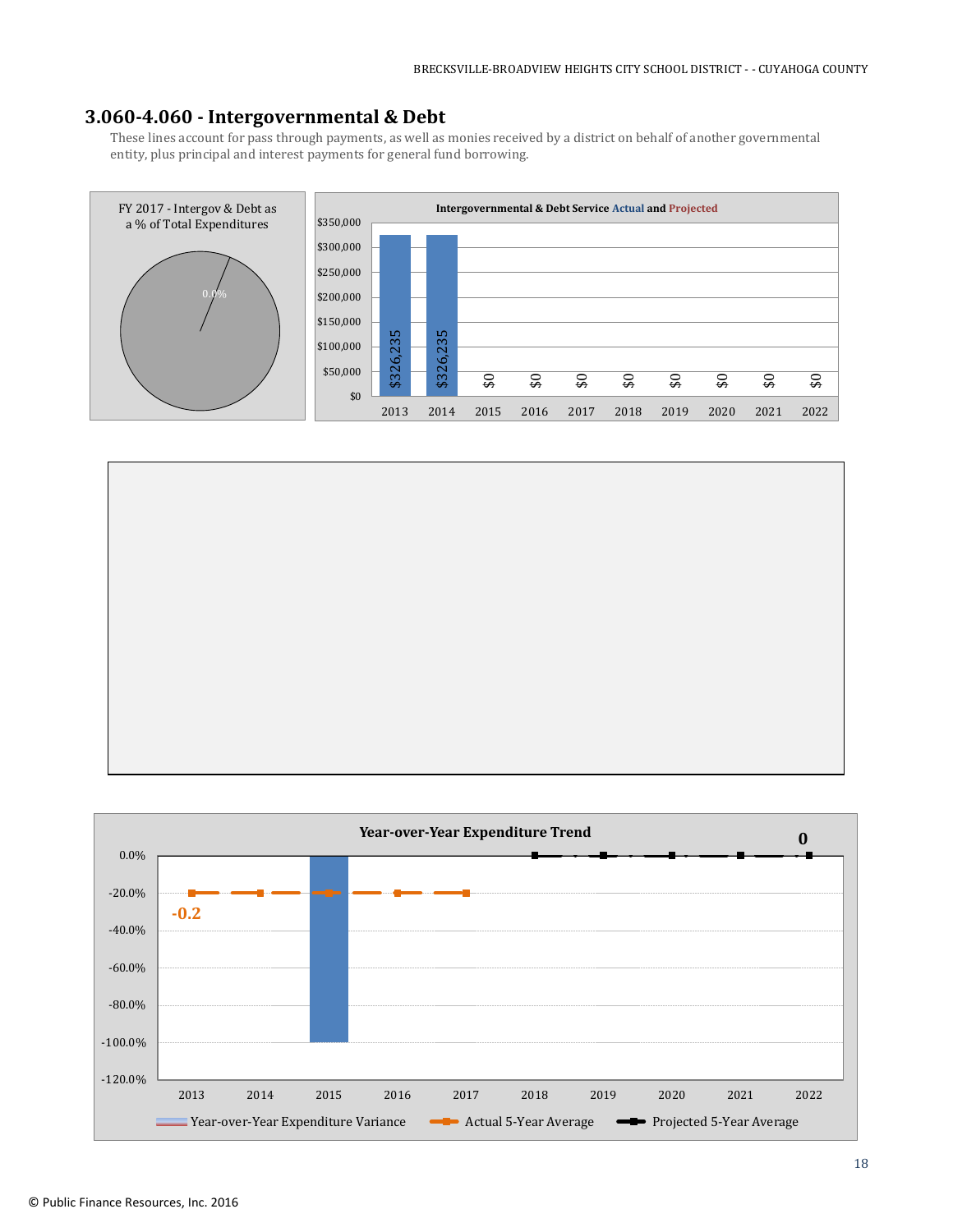# **4.300 - Other Objects**

Primary components for this expenditure line are membership dues and fees, ESC contract deductions, County Auditor/Treasurer fees, audit expenses, and election expenses.



Spending in other objects spiked this fiscal year because of charges from the county for election expenses related to the operating levy in 2017. In addition, because delinquent property tax collections were higher than expected, so were the fees paid to the county for collecting those delinquent taxes. In 2019, these expenditures are expected to fall back to more normal levels and then grow slowly each year.

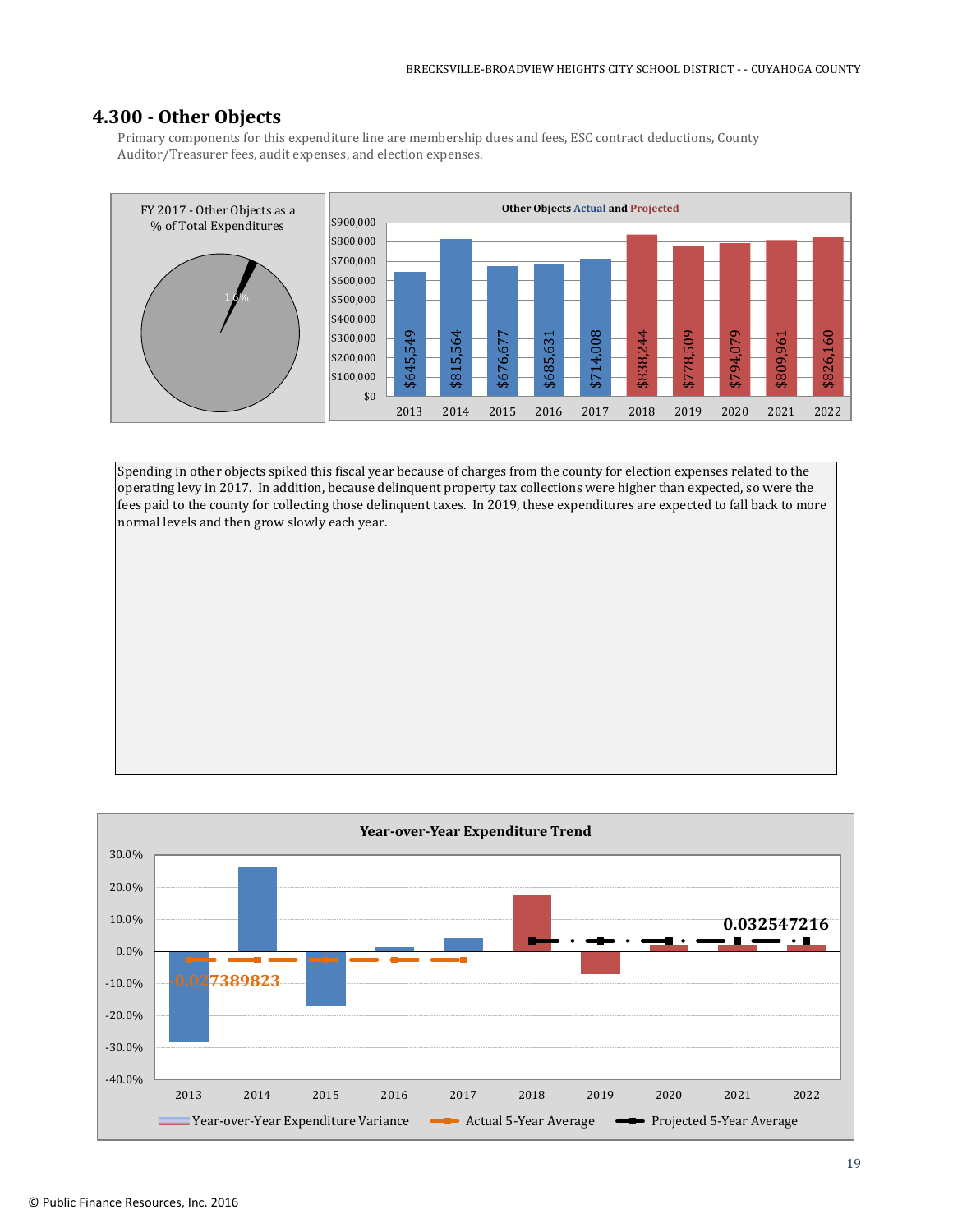# **5.040 - Total Other Financing Uses**

Operating transfers-out, advances out to other funds, and all other general fund financing uses.



Most of the spending in this category are for debt service payments on the district's HB 264 energy efficiency bonds (prior to 2015, the debt service payments were recorded in the intergovernmental and debt service line item). Those payments end after 2020. The remainder of the spending are for small transfers and advances to other funds.

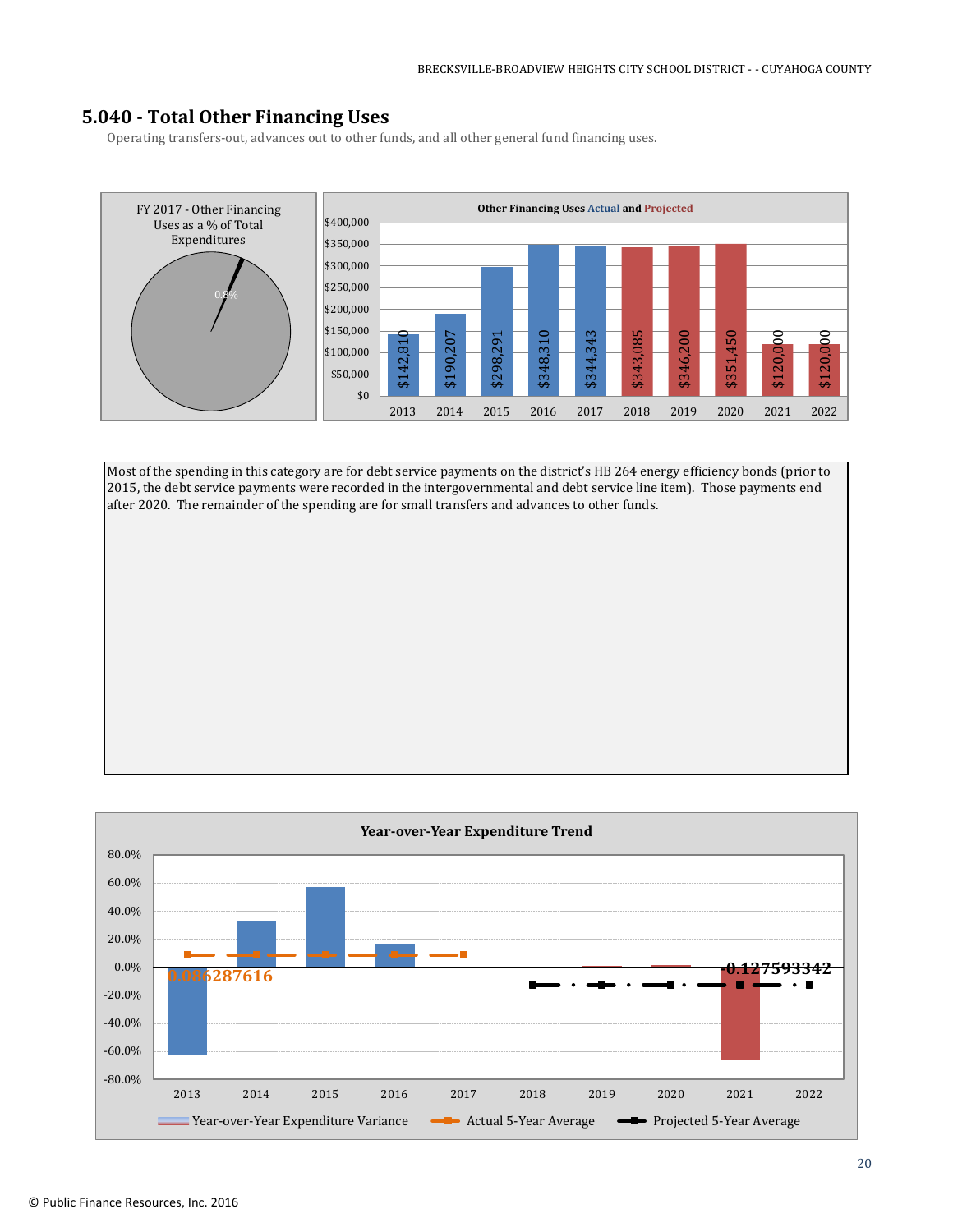# **Forecast Compare**

Comparison of Previous Forecast Amounts to Current Forecasted Numbers F.Y. 2018

|                |                                            | Column A           | Column B           | Column <sub>C</sub> | Column <sub>D</sub> |
|----------------|--------------------------------------------|--------------------|--------------------|---------------------|---------------------|
|                |                                            | <b>Previous</b>    | <b>Current</b>     | <b>Dollar</b>       | Percent             |
|                |                                            | Forecast           | Forecast           | <b>Difference</b>   | <b>Difference</b>   |
|                |                                            | <b>Amounts For</b> | <b>Amounts For</b> | <b>Between</b>      | Between             |
|                |                                            | F.Y. 2018          | F.Y. 2018          | Previous            | Previous            |
|                |                                            | Prepared on:       | Prepared on:       | and                 | and                 |
|                | Revenue:                                   | 10/31/2017         | 5/18/2018          | Current             | Current             |
| 1              | Real Estate & Property Allocation          | \$38,669,206       | \$40,742,780       | \$2,073,574         | 5.4%                |
| 2              | Public Utility Personal Property           | \$2,183,117        | \$2,191,012        | \$7,895             | 0.4%                |
| 3              | <b>Income Tax</b>                          | \$0                | \$0                | \$0                 | n/a                 |
| $\overline{4}$ | State Foundation Restricted & Unrestricted | \$5,491,491        | \$5,512,997        | \$21,506            | 0.4%                |
| 5              | <b>Other Revenue</b>                       | \$1,341,561        | \$1,634,307        | \$292,746           | 21.8%               |
| 6              | Other Non Operating Revenue                | \$219,622          | \$223,823          | \$4,201             | 1.9%                |
| 7              | <b>Total Revenue</b>                       | \$47,904,996       | \$50,304,919       | \$2,399,923         | 5.0%                |
|                | Expenditures:                              |                    |                    |                     |                     |
| 8              | <b>Salaries</b>                            | \$30,442,795       | \$30,194,741       | $-$248,054$         | $-0.8%$             |
| 9              | <b>Fringe Benefits</b>                     | \$10,553,306       | \$10,390,334       | $-$162,972$         | $-1.5%$             |
| 10             | <b>Purchased Services</b>                  | \$4,198,698        | \$4,398,860        | \$200,162           | 4.8%                |
| 11             | Supplies, Debt, Capital Outlay & Other     | \$1,754,143        | \$1,803,582        | \$49,438            | 2.8%                |
| 12             | Other Non Operating Expenditures           | \$345,725          | \$343,085          | $-52,640$           | $-0.8%$             |
| 13             | <b>Total Expenditures</b>                  | \$47,294,667       | \$47,130,601       | $-$164,065$         | $-0.3%$             |
|                |                                            |                    |                    |                     |                     |
| 14             | Revenue Over/(Under) Expenditures          | \$610,329          | \$3,174,317        | \$2,563,988         | $5.4%$ *            |
|                |                                            |                    |                    |                     |                     |
| 15             | <b>Ending Cash Balance</b>                 | \$12,503,345       | \$15,030,214       | \$2,526,869         | $5.3%$ *            |

\*Percentage expressed in terms of total expenditures

The overall cash balances in the May forecast for FY 2018 have increased by about \$2.5 million over what had been forecast in October. Eighty percent of that amount is in real property taxes due advance payments in reaction to federal tax law changes and higher than expected new construction and delinquency payments. Expenditures are about 0.3 percent below what had been anticipated in October. Revenues, excluding the real estate issue, are about 0.7 percent above estimates.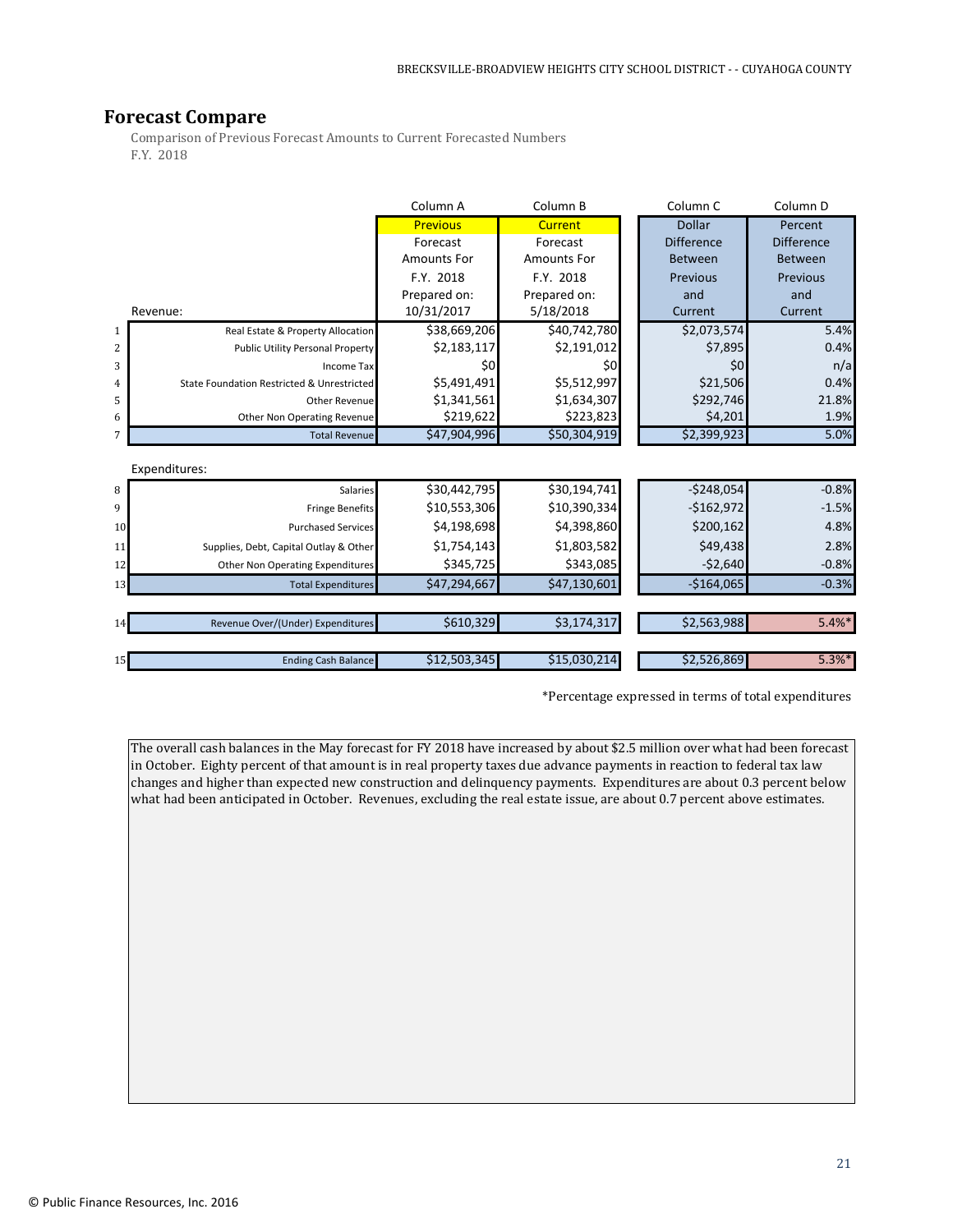#### **BRECKSVILLE-BROADVIEW HEIGHTS CITY SCHOOL DISTRICT - - CUYAHOGA COUNTY**

|                                                   | Actual                   | <b>FORECASTED</b> |                          |                          |               |             |
|---------------------------------------------------|--------------------------|-------------------|--------------------------|--------------------------|---------------|-------------|
| Fiscal Year:                                      | 2017                     | 2018              | 2019                     | 2020                     | 2021          | 2022        |
| Revenue:                                          |                          |                   |                          |                          |               |             |
| 1.010 - General Property Tax (Real Estate)        | 31,691,660               | 36,396,619        | 35,983,698               | 37,834,829               | 38,012,017    | 38,254,364  |
| 1.020 - Public Utility Personal Property          | 2,004,934                | 2,191,012         | 2,316,347                | 2,374,256                | 2,433,612     | 2,494,453   |
| 1.030 - Income Tax                                |                          |                   |                          |                          |               |             |
| 1.035 - Unrestricted Grants-in-Aid                | 5,265,240                | 5,272,079         | 5,256,492                | 5,111,709                | 5,112,929     | 4,973,781   |
| 1.040 - Restricted Grants-in-Aid                  | 246,218                  | 240,918           | 239,318                  | 239,183                  | 239,201       | 239,163     |
| 1.045 - Restricted Federal Grants - SFSF          |                          | $\overline{a}$    | $\overline{\phantom{a}}$ | $\overline{\phantom{a}}$ | $\frac{1}{2}$ |             |
| 1.050 - Property Tax Allocation                   | 5,341,367                | 4,346,161         | 4,121,387                | 4,140,690                | 4,155,176     | 4,178,964   |
| 1.060 - All Other Operating Revenues              | 1,949,041                | 1,634,307         | 1,653,847                | 1,671,740                | 1,700,902     | 1,721,973   |
| 1.070 - Total Revenue                             | 46,498,460               | 50,081,096        | 49,571,090               | 51,372,408               | 51,653,837    | 51,862,697  |
| <b>Other Financing Sources:</b>                   |                          |                   |                          |                          |               |             |
| 2.010 - Proceeds from Sale of Notes               | $\overline{\phantom{a}}$ |                   |                          |                          |               |             |
| 2.020 - State Emergency Loans and Adv             |                          |                   |                          |                          |               |             |
| 2.040 - Operating Transfers-In                    |                          |                   |                          |                          |               |             |
| 2.050 - Advances-In                               | 40,000                   | 40,000            | 40,000                   | 40,000                   | 40,000        | 40,000      |
| 2.060 - All Other Financing Sources               | 32,249                   | 183,823           | 194,600                  | $\blacksquare$           | ÷,            |             |
| 2.070 - Total Other Financing Sources             | 72,249                   | 223,823           | 234,600                  | 40,000                   | 40,000        | 40,000      |
| 2.080 - Total Rev & Other Sources                 | 46,570,709               | 50,304,919        | 49,805,690               | 51,412,408               | 51,693,837    | 51,902,697  |
| <b>Expenditures:</b>                              |                          |                   |                          |                          |               |             |
| 3.010 - Personnel Services                        | 29,498,832               | 30,194,741        | 31,249,672               | 32,244,112               | 33,245,023    | 33,869,924  |
| 3.020 - Employee Benefits                         | 9,822,240                | 10,390,334        | 11,079,756               | 11,830,214               | 12,617,072    | 13,404,552  |
| 3.030 - Purchased Services                        | 4,087,592                | 4,398,860         | 4,443,963                | 4,529,675                | 4,617,095     | 4,706,258   |
|                                                   | 788,982                  | 881,343           | 898,970                  | 916,949                  | 935,288       | 953,994     |
| 3.040 - Supplies and Materials                    |                          |                   |                          |                          |               |             |
| 3.050 - Capital Outlay                            | 106,456                  | 83,994            | 84,834                   | 85,683                   | 86,540        | 87,405      |
| 3.060 - Intergovernmental                         |                          |                   |                          |                          |               |             |
| <b>Debt Service:</b>                              |                          |                   |                          |                          |               |             |
| 4.010 - Principal-All Years                       |                          |                   |                          |                          |               |             |
| 4.020 - Principal - Notes                         |                          |                   |                          |                          |               |             |
| 4.030 - Principal - State Loans                   |                          |                   |                          |                          |               |             |
| 4.040 - Principal - State Advances                |                          |                   |                          |                          |               |             |
| 4.050 - Principal - HB264 Loan                    |                          |                   |                          |                          |               |             |
| 4.055 - Principal - Other                         |                          |                   |                          |                          |               |             |
| 4.060 - Interest and Fiscal Charges               |                          |                   |                          |                          |               |             |
| 4.300 - Other Objects                             | 714,008                  | 838,244           | 778,509                  | 794,079                  | 809,961       | 826,160     |
| 4.500 - Total Expenditures                        | 45,018,110               | 46,787,516        | 48,535,705               | 50,400,712               | 52,310,979    | 53,848,293  |
| <b>Other Financing Uses</b>                       |                          |                   |                          |                          |               |             |
| 5.010 - Operating Transfers-Out                   | 304,343                  | 305,725           | 306,200                  | 311,450                  | 80,000        | 80,000      |
| 5.020 - Advances-Out                              | 40,000                   | 40,000            | 40,000                   | 40,000                   | 40,000        | 40,000      |
| 5.030 - All Other Financing Uses                  |                          | (2,640)           |                          |                          |               |             |
| 5.040 - Total Other Financing Uses                | 344,343                  | 343,085           | 346,200                  | 351,450                  | 120,000       | 120,000     |
| 5.050 - Total Exp and Other Financing Uses        | 45,362,453               | 47,130,601        | 48,881,905               | 50,752,162               | 52,430,979    | 53,968,293  |
| 6.010 - Excess of Rev Over/(Under) Exp            | 1,208,256                | 3,174,317         | 923,785                  | 660,245                  | (737, 142)    | (2,065,596) |
| 7.010 - Cash Balance July 1 (No Levies)           | 10,647,641               | 11,855,897        | 15,030,214               | 15,953,999               | 16,614,245    | 15,877,103  |
| 7.020 - Cash Balance June 30 (No Levies)          | 11,855,897               | 15,030,214        | 15,953,999               | 16,614,245               | 15,877,103    | 13,811,507  |
| 8.010 - Estimated Encumbrances June 30            | 285,158                  | 352,000           | 352,000                  | 352,000                  | 352,000       | 352,000     |
| 9.080 - Reservations Subtotal                     |                          |                   | $\overline{\phantom{a}}$ |                          |               |             |
| 10.010 - Fund Bal June 30 for Cert of App         | 11,570,739               | 14,678,214        | 15,601,999               | 16,262,245               | 15,525,103    | 13,459,507  |
| <b>Rev from Replacement/Renewal Levies</b>        |                          |                   |                          |                          |               |             |
| 11.010 & 11.020 - Income & Property Tax-Renewal   |                          |                   |                          |                          |               |             |
| 11.030 - Cumulative Balance of Levies             |                          |                   |                          |                          |               |             |
| 12.010 - Fund Bal June 30 for Cert of Obligations | 11,570,739               | 14,678,214        | 15,601,999               | 16,262,245               | 15,525,103    | 13,459,507  |
| <b>Revenue from New Levies</b>                    |                          |                   |                          |                          |               |             |
|                                                   |                          |                   |                          |                          |               |             |
| 13.010 & 13.020 - Income & Property Tax-New       |                          |                   |                          |                          |               |             |
| 13.030 - Cumulative Balance of New Levies         |                          |                   |                          |                          |               |             |
| 15.010 - Unreserved Fund Balance June 30          | 11,570,739               | 14,678,214        | 15,601,999               | 16,262,245               | 15,525,103    | 13,459,507  |